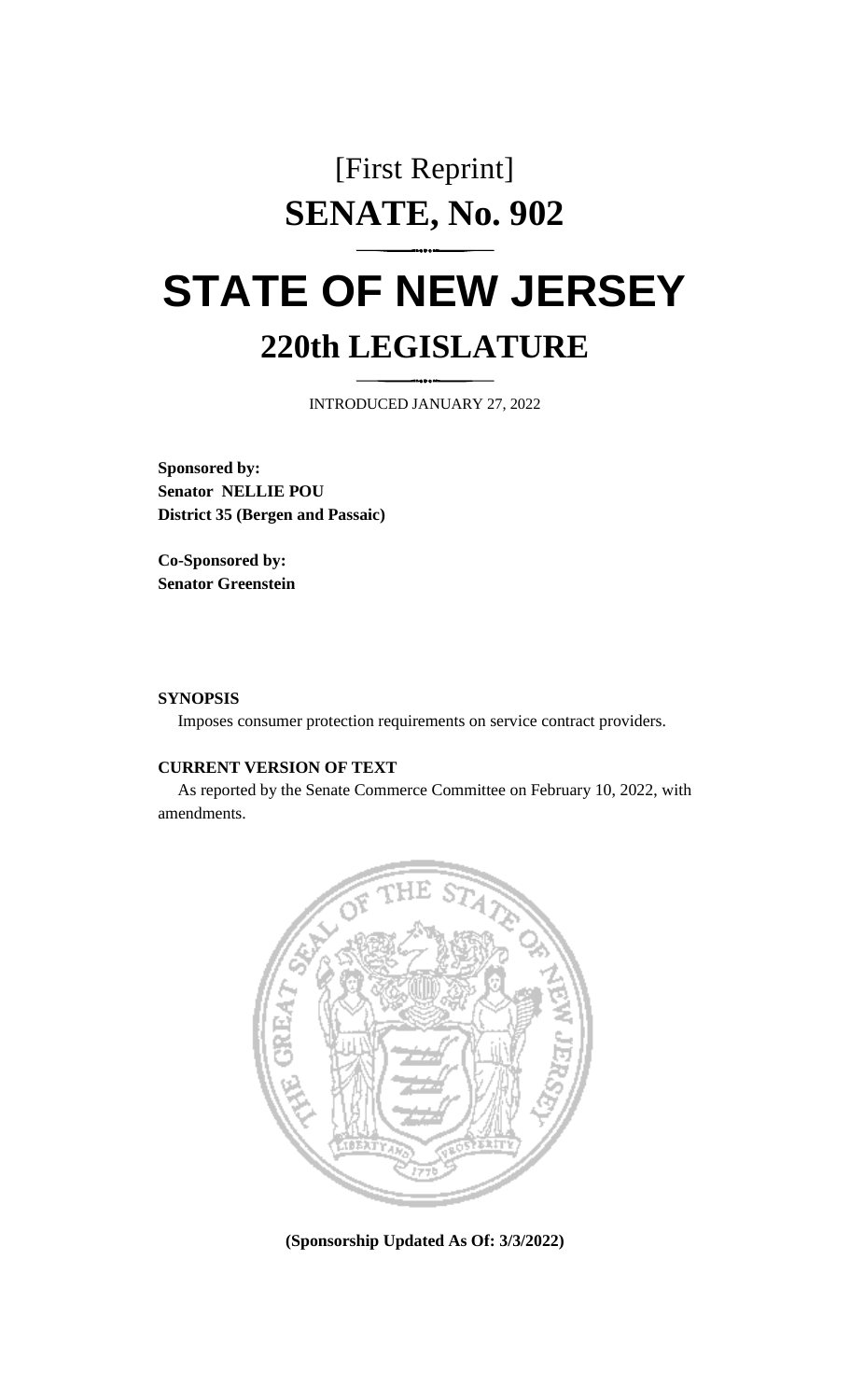**AN ACT** concerning service contracts and amending and supplementing P.L.2013, c.197. **BE IT ENACTED** *by the Senate and General Assembly of the State of New Jersey:* 1. Section 1 of P.L.2013, c.197 (C.56:12-87) is amended to read as follows: 1. As used in this act: "Administrator" means a person who performs the third-party administration of a service contract, pursuant to the provisions of section 5 of **[**this act**]** P.L.2013, c.197 (C.56:12-91), on behalf of a provider. "Consumer" means a natural person who buys other than for purposes of resale any property that is distributed in commerce and that is normally used for personal, family, or household purposes 17 and not for business or research purposes. "Director" means the Director of the Division of Consumer Affairs in the Department of Law and Public Safety. "Division" means the Division of Consumer Affairs in the Department of Law and Public Safety. "Emergency, life safety, or property safety goods" means any goods provided for installation in, as part of, or for addition to, a system designed to prevent, respond to, alert regarding, suppress, control, or extinguish an emergency or the cause of an emergency, or assist evacuation in the event of an emergency, which emergency could threaten life or property. Examples of these systems include fire alarm, fire sprinkler, fire suppression, fire extinguisher, security, gas detection, intrusion detection, access control, video surveillance and recording, mass notification, public address, emergency lighting, patient wandering, infant tagging, and nurse call. "Leased motor vehicle excess wear and use protection" means the repair, replacement, or maintenance of property, or indemnification for repair, replacement, or maintenance, due to excess wear and use, damage for items such as tires, paint cracks or chips, interior stains, rips or scratches, exterior dents or scratches, windshield cracks or chips, missing interior or exterior parts or excess mileage that results in a lease-end charge, or any other charge for damage that is deemed as excess wear and use by a lessor under a motor vehicle lease. "Maintenance agreement" means a contract of limited duration that provides for scheduled maintenance only, and does not include repair or replacement of the property subject to the contract.

**Matter underlined thus is new matter.**

**Matter enclosed in superscript numerals has been adopted as follows: Senate SCM committee amendments adopted February 10, 2022.**

**EXPLANATION – Matter enclosed in bold-faced brackets [thus] in the above bill is not enacted and is intended to be omitted in the law.**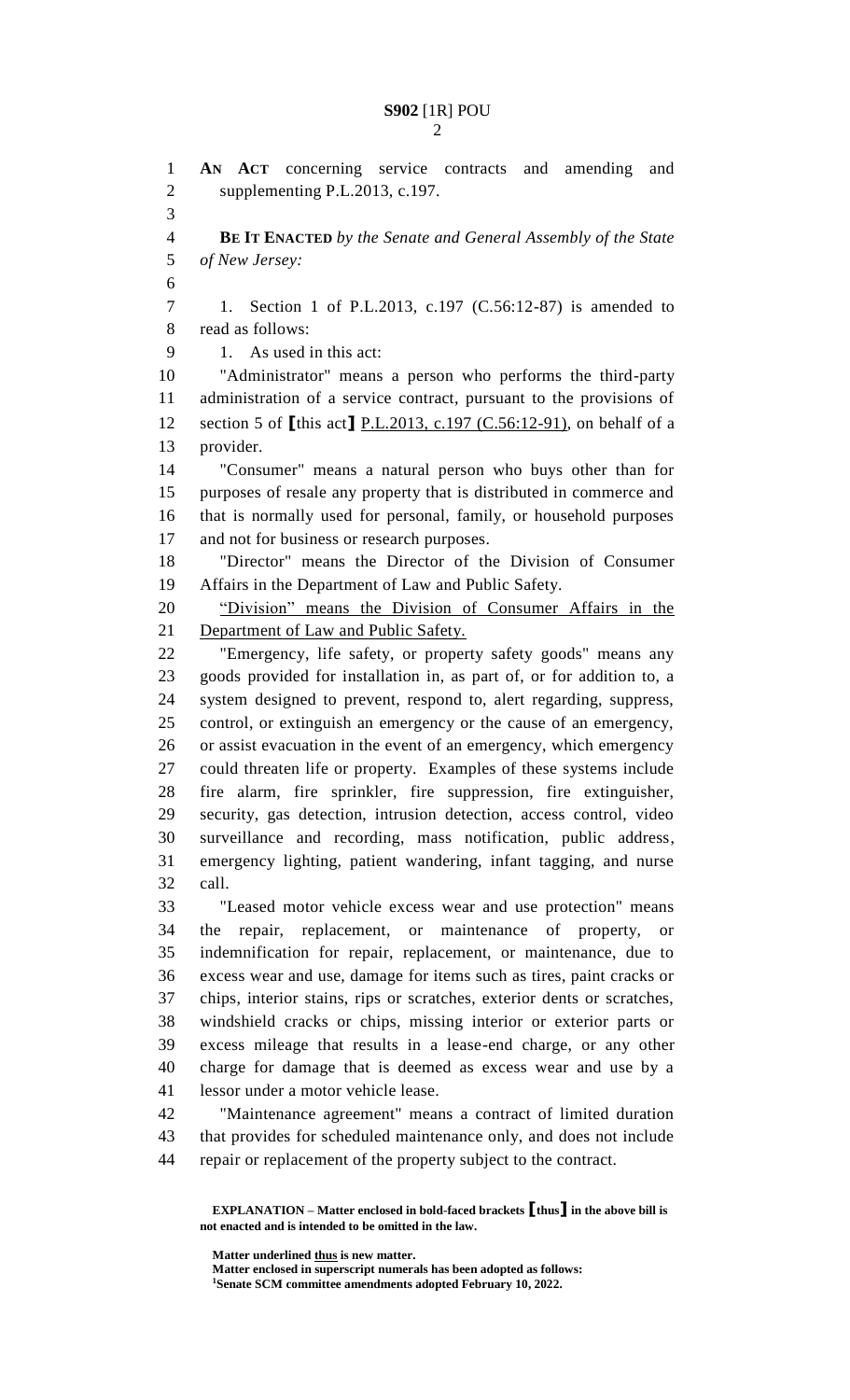"Motor vehicle ancillary protection product" means a contract or agreement between a provider and a consumer for a specific duration, for a provider fee or other separately stated consideration, to perform one or more of the following with respect to a motor vehicle: (1) the repair or replacement of tires or wheels on a motor vehicle damaged as a result of coming into contact with road hazards including but not limited to potholes, rocks, wood debris, metal parts, glass, plastic, curbs, or composite scraps; (2) the removal of dents, dings, or creases on a motor vehicle that can be repaired using the process of paintless dent removal without affecting the existing paint finish and without replacing vehicle body panels, sanding, bonding, or painting; (3) the repair of small motor vehicle windshield chips or cracks which may include replacement of the windshield for chips or cracks that cannot be repaired; (4) the replacement of a motor vehicle key or key-fob in the event that the key or key-fob becomes inoperable or is lost or stolen; (5) leased motor vehicle excess wear and use protection; or (6) other services which may be approved by the director, that are consistent with the provisions of P.L.2013, c.197 (C.56:12-87 et seq.). "Non-original manufacturer's part" means a replacement part not made for or by the original manufacturer of the property, commonly referred to as an "after market part." "Person" means any natural person, company, corporation, association, society, firm, partnership, or other similar legal entity.

 "Premium" means the consideration paid to an insurer for a reimbursement insurance policy, and is subject to any applicable premium tax.

 "Provider" means a person who is contractually obligated to the service contract holder under the terms of the service contract<sup>1</sup> $\mathbf{I}_1$ , 34 and an administrator<sup>1</sup><sup>1</sup>.

 "Provider fee" means the consideration paid by a consumer for a service contract, and is not subject to any premium tax.

 "Public utility" means a public utility as defined in subsection a. of R.S.48:2-13.

 "Reimbursement insurance policy" means a policy of insurance 40 issued to a <sup>1</sup>[provider] <u>regulated entity</u><sup>1</sup> to either provide reimbursement to, or payment on behalf of, the **<sup>1</sup> [**provider**]** 42 regulated entity<sup>1</sup> under the terms of the insured service contracts 43 issued or sold by the  $\text{1}$  **[**provider**]** <u>regulated entity</u><sup>1</sup>, or, in the event 44 of the  $\text{1}$ **[**provider's**]** non-performance  $\text{1}$  of a regulated entity<sup>1</sup>, to 45 provide or pay for, on behalf of the  $\text{1}$  **[**provider] <u>regulated entity</u><sup>1</sup>, all covered contractual obligations incurred by the **<sup>1</sup> [**provider**]** 47 regulated entity<sup>1</sup>.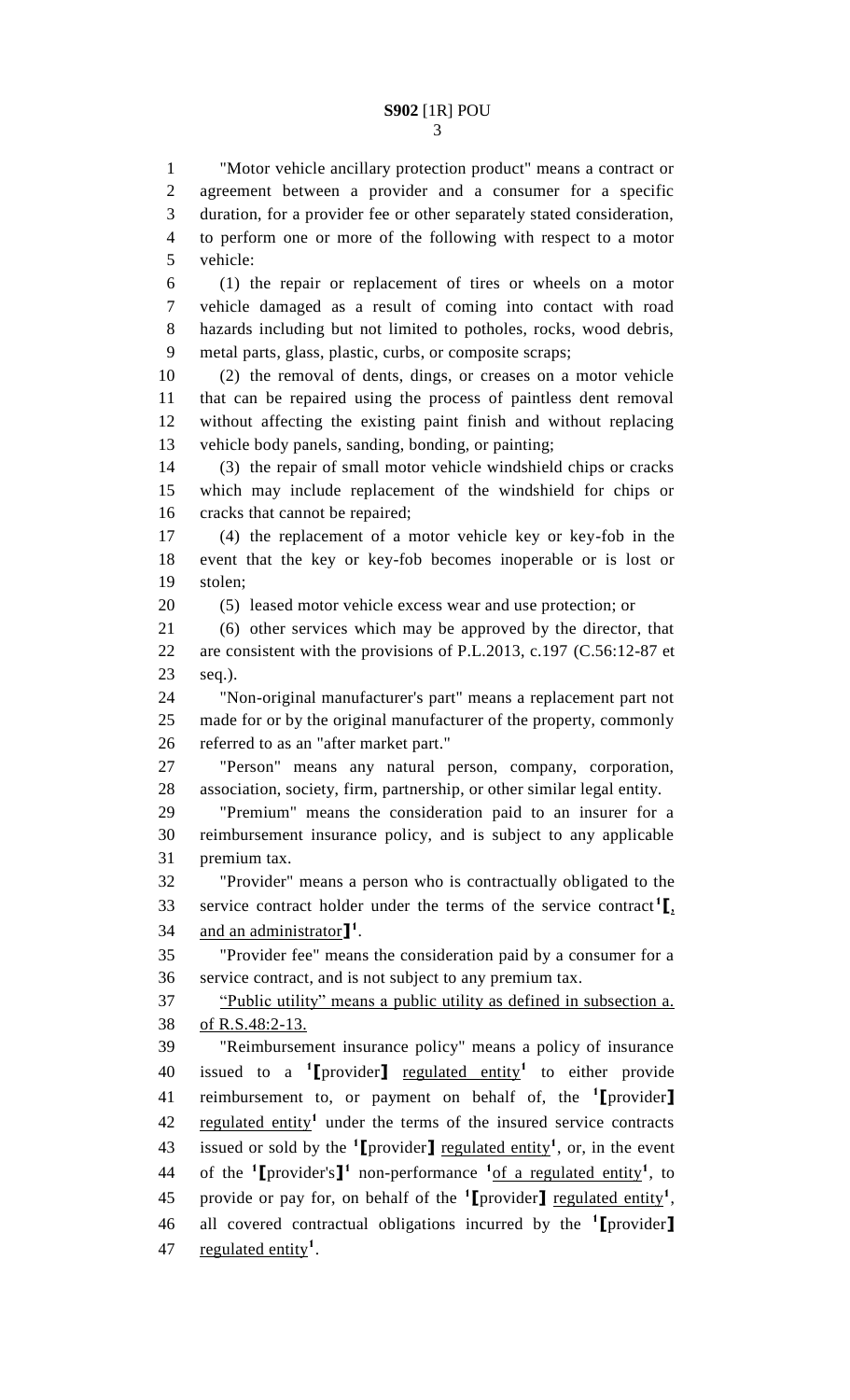<sup>1</sup>"Regulated entity" means a provider or an administrator.<sup>1</sup>

 "Service contract" means a contract or agreement between a provider and a consumer for any duration, for a provider fee or other separately stated consideration, to perform, or to provide indemnification for the performance of, the maintenance, repair, replacement, or service of property for the operational or structural failure of the property due to a defect in materials or workmanship or due to normal wear and tear, and which may include additional provisions for incidental payment of indemnity under limited circumstances. In the case of a motor vehicle, such circumstances may include towing, rental, and emergency road services, and other road hazard protections. A service contract may provide for the maintenance, repair, replacement, or service of the property for damage resulting from power surges or interruption, or accidental damage from handling. A service contract also includes a motor vehicle ancillary protection product. Service contracts may provide for leak or repair coverage to house roofing systems. A "service contract" does not include a contract in writing to maintain structural wiring associated with the delivery of cable, telephone, or other broadband communication services or a contract in writing related to the delivery of satellite television or broadband communication services.

 "Service contract holder" or "contract holder" means a consumer who is the purchaser of a service contract or is entitled to the contractual benefits under the terms of the contract.

 "Warranty" means a warranty made solely by the manufacturer, importer, or seller of property or services without additional consideration, that is incidental to, and not negotiated or separated from, the sale of the property or services, that guarantees indemnity for defective materials, parts, mechanical or electrical breakdown, labor, or workmanship, or provides other remedial measures, including repair or replacement of the property or repetition of services.

- (cf: P.L.2020, c.86, s.1)
- 

 2. Section 3 of P.L.2013, c.197 (C.56:12-89) is amended to read as follows:

38 3. A provider <sup>1</sup><u>or administrator</u><sup>1</sup> of service contracts issued, 39 offered for sale,  $\text{I}[\text{or}]$ <sup>1</sup> sold<sup>1</sup>, or administered<sup>1</sup> in this State, shall not use in its name, products, descriptions of products, advertisements or any other materials the words "insurance," "casualty," "surety," "mutual" or any other word descriptive of the insurance, casualty, or surety business, **[**or**]** and shall not use a name deceptively similar to the name or description of any insurance or surety corporation, or to the name of any other **I** rovider gegulated entity<sup>1</sup> registered pursuant to section 4 of **[**this act, but may use the word "guaranty" or similar word**]**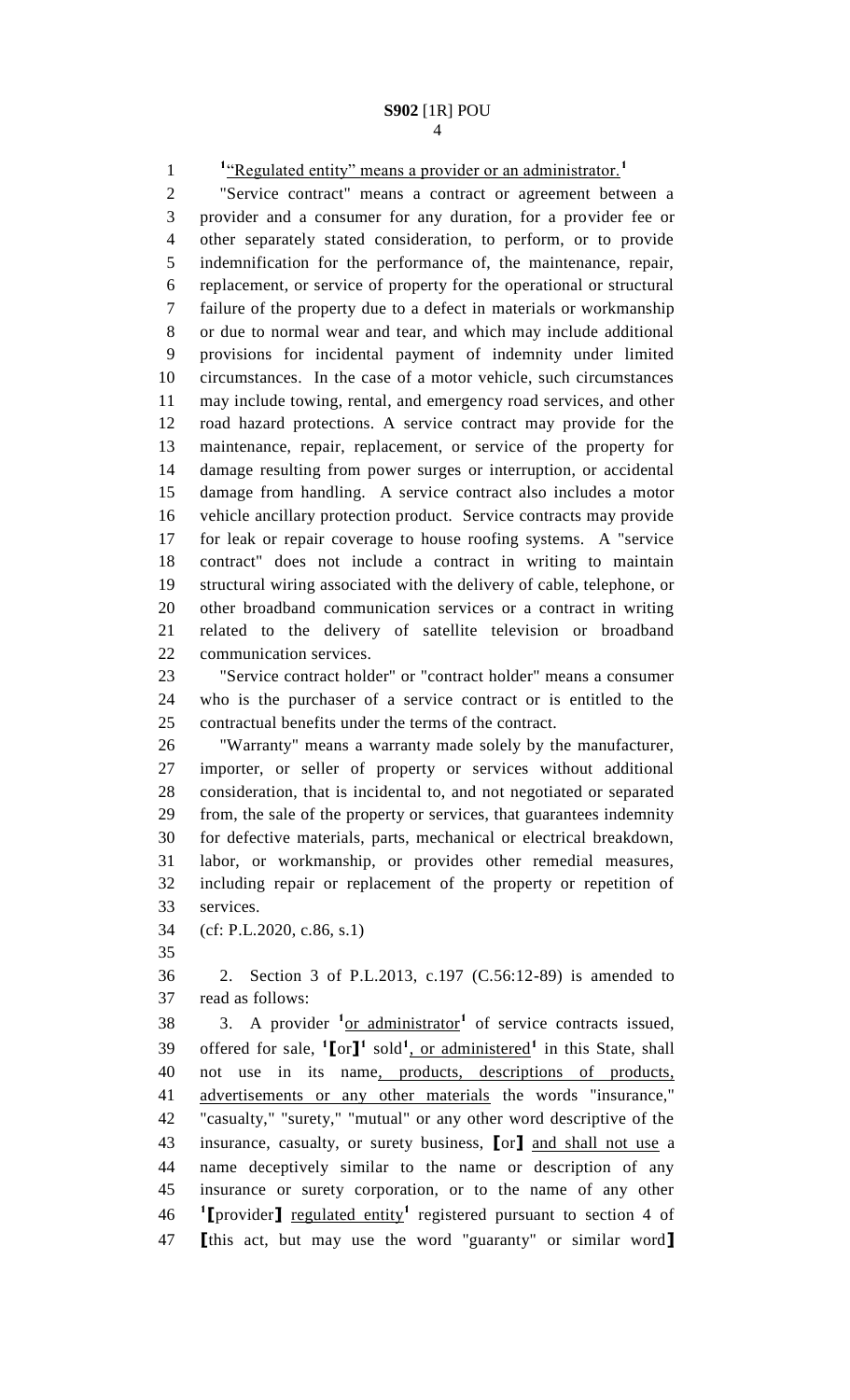P.L.2013, c.197 (C.56:12-90) except that nothing in this section 2 shall prevent a provider <sup>1</sup> or administrator<sup>1</sup> of service contracts 3 issued, offered for sale,  $\text{I}$   $[\text{or}]\text{I}$ <sup>1</sup> sold<sup>1</sup>, or administered<sup>1</sup> in this State, from using the terms to indicate that service contracts do not 5 constitute insurance, guaranties, or warranties. A provider <sup>1</sup> or administrator**<sup>1</sup>** of service contracts issued, offered for sale, **1 [**or**] 1** 7 sold<sup>1</sup>, or administered<sup>1</sup> in this State may use in its name, products, descriptions of products, advertisements or any other materials the words "guaranty" or "warranty," but only if when using that term 10 the provider <sup>1</sup> or administrator<sup>1</sup> clearly and conspicuously discloses 11 that the service contract issued, offered for sale  $\binom{1}{r}$  sold<sup>1</sup>, or 12 administered<sup>1</sup> is not in the nature of a guaranty or warranty as that term is legally defined and commonly understood. Nothing in this section shall prevent the use of the term "extended warranty" to 15 describe a product issued, offered for sale,  $\binom{1}{0}$  or  $\binom{1}{1}$  sold<sup>1</sup>, or administered**<sup>1</sup>** in this State if the product **<sup>1</sup> [**accurately**]** at a minimum substantially**<sup>1</sup>** extends the **<sup>1</sup> [**identical**] 1** coverages of an 18 original <sup>1</sup> [equipment manufacturer]<sup>1</sup> warranty and the provider <sup>1</sup> or 19 administrator<sup>1</sup> accurately sets forth the terms and source of the 20 original **[**equipment manufacturer]<sup>1</sup> warranty upon which the 21 product is based <sup>1</sup>, clearly and conspicuously identifies any 22 deviations from the original warranty<sup>1</sup> and clearly and conspicuously discloses that the product is a service contract 24 offered under P.L.2013, c.197 (C.56:12-87 et al.). (cf: P.L.2013, c.197, s.3) 3. Section 4 of P.L.2013, c.197 (C.56:12-90) is amended to read as follows: 29 4. a. A person shall not issue, offer to sell,  $\textbf{1}$  [or ]<sup>1</sup> sell<sup>1</sup>, or 30 administer<sup>1</sup> service contracts in this State unless the provider complies with one or more of the following means of assuring faithful performance to its contract holders: (1) each service contract shall be insured under a reimbursement insurance policy issued by an insurer licensed, registered, or otherwise authorized to transact the business of insurance in this State, and which complies with the provisions of section 6 of **[**this act**]** P.L.2013, c.197 (C.56:12-92); (2) a funded reserve account shall be established and maintained for its obligations under each contract issued and outstanding in this State, with reserves calculated at not less than 40% of gross consideration received, then less the amount of claims paid under those contracts. If those reserves fall below the minimum required, the provider has 90 days to come into compliance without violating this section. The reserve account shall be subject to examination and review by the director pursuant to section 10 of **[**this act**]**

P.L.2013, c.197 (C.56:12-96); or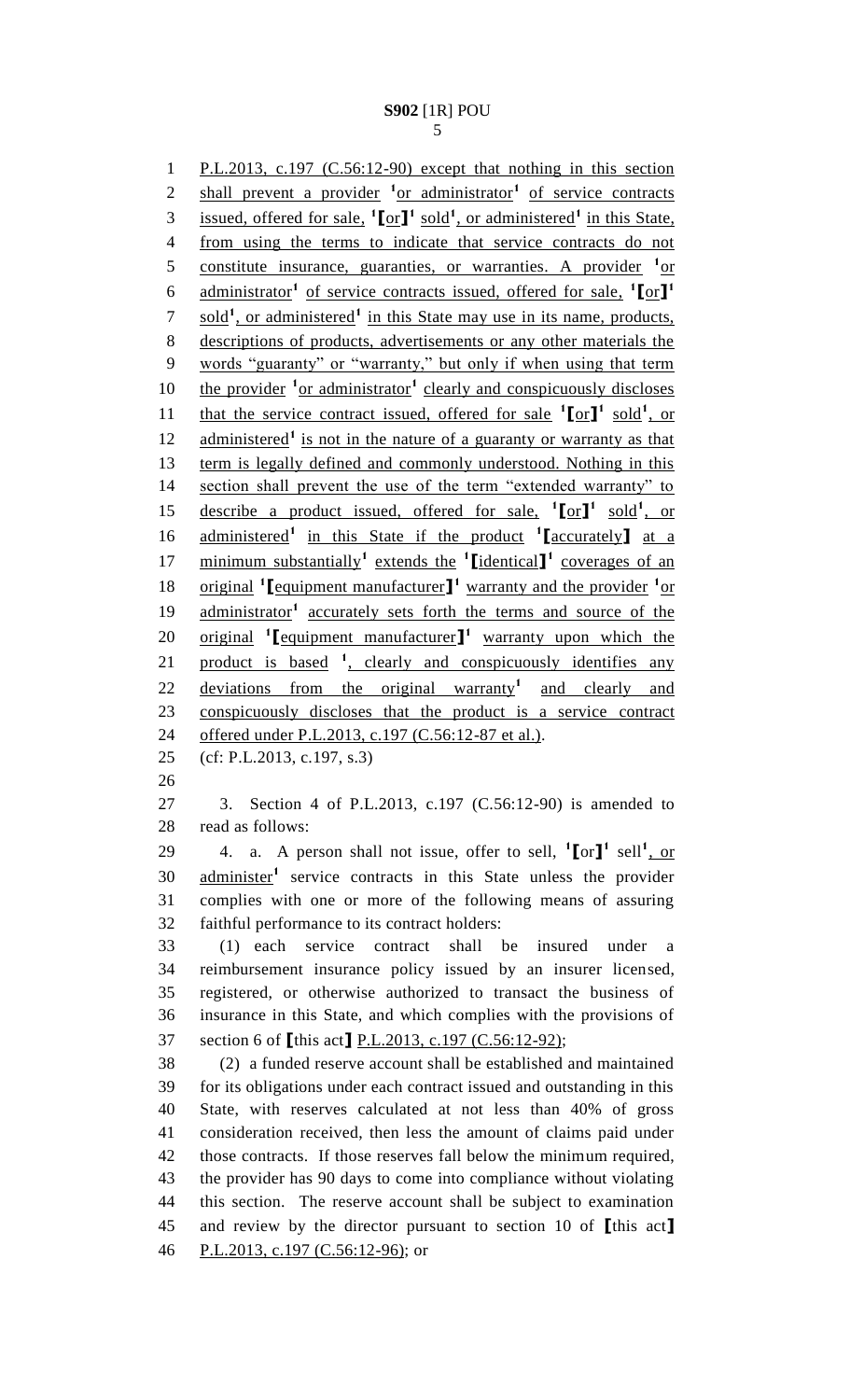(3) alone or together with the provider's parent or other affiliated corporation, the provider shall maintain a net worth or stockholders' equity of not less than \$100,000,000. Upon request by the director, the provider shall provide the director with a copy of the provider's or its parent's or other affiliated corporation's most recent Form 10-K or Form 20-F, or successor form containing substantially the same information, filed with the Securities and Exchange Commission within the last 12-month period, or if the provider, or parent or other affiliated corporation, does not file this form with the Securities and Exchange Commission, a copy of the entity's audited financial statements, which show a net worth of the provider, or parent or other affiliated corporation, of not less than \$100,000,000. If the provider's parent's or other affiliated corporation's form or financial statements are filed to meet the provider's means of assuring faithful performance to its contract holders, the parent or other affiliated corporation shall agree to guarantee the obligations of the provider.

 b. Except **[**for**]** with respect to a provider that complies with 19 paragraph (1) or (3) of subsection a. of this section or with respect 20 to an insurer that the Commissioner of Banking and Insurance has determined meets financial solvency standards established under 22 Title 17 of the New Jersey Statutes, in addition to the requirements set forth in subsection a. of this section, the provider shall **[**not be subject to any additional financial security requirements by the director**]** maintain a bond, having a value of not less than five percent of the gross consideration received per annum, less claims paid, on the sale of the service contract for all service contracts issued and in force, but not less than \$25,000, in order to issue, offer, or sell service contracts in this State. The provider shall name the division as a party on the bond, and shall notify the division, in writing, in the event of the cancellation or non-renewal of the bond.

 c. In addition to any applicable damages and penalties pursuant to subsection a. of section 10 of P.L.2013, c.197 (C.56:12-96), a person who **[**sells**]** provides or administers a service contract that is not in compliance with P.L.2013, c.197 (C.56:12-87 et al.) or that is issued by a provider that is not in compliance with P.L.2013, c.197 (C.56:12-87 et al.) shall be jointly and severally liable for all covered contractual obligations arising under the terms of such non-compliant**<sup>1</sup>** contract or **<sup>1</sup>** under the terms of**<sup>1</sup>** any service contract **[**sold**]** issued at a time when the provider of the contract is non-compliant.

43 <sup>d</sup>d. (1) A person shall not administer service contracts in this State that do not meet the requirements of subsection a. of this section.

 (2) A person shall not administer service contracts in this State unless that person complies with one or more of the means of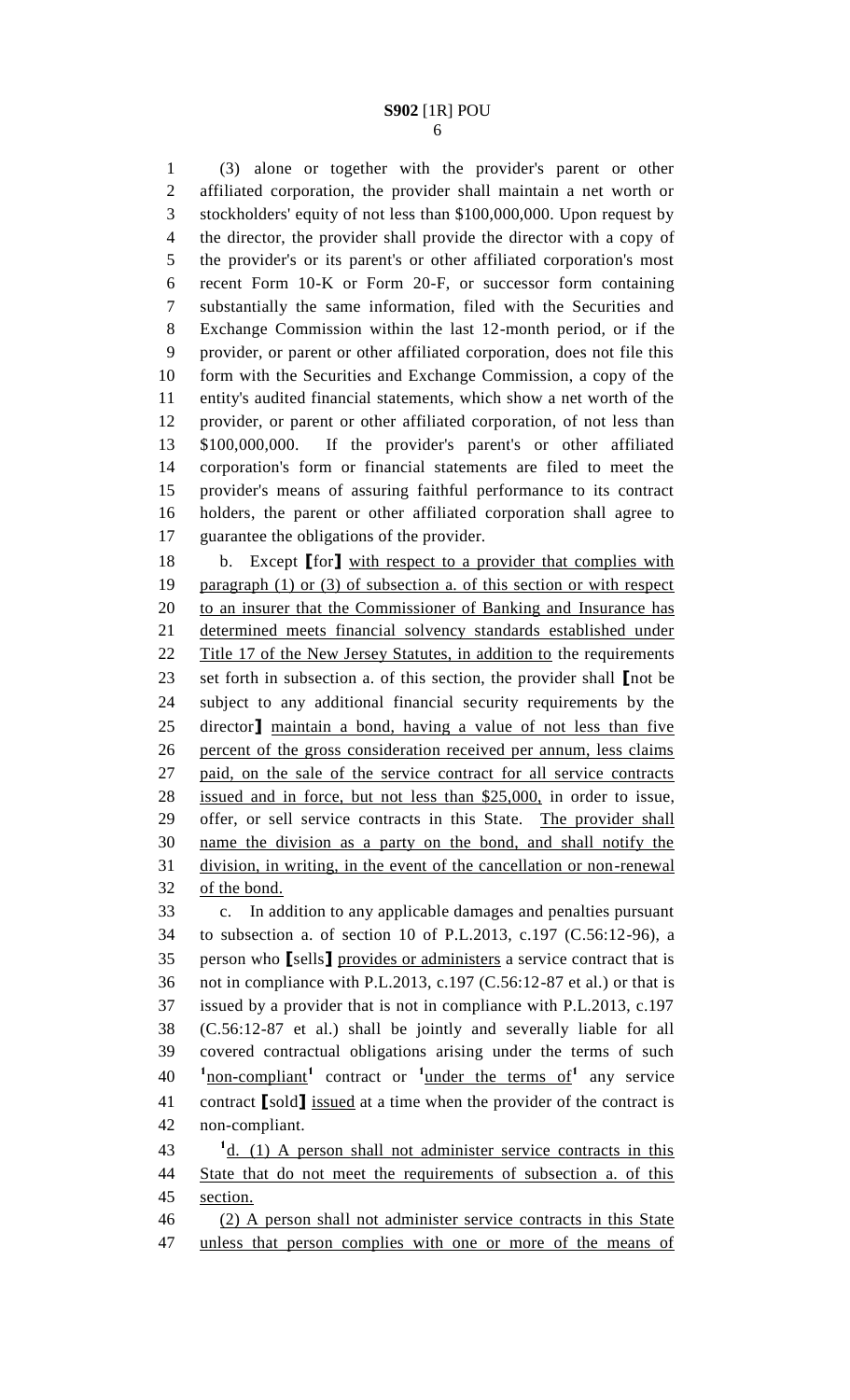assuring faithful performance to its contract holders set forth in subsection a. of this section or the means of assuring faithful performance of a service contract set forth in subsection a. of this 4 section adopted by the provider of the service contract applied to 5 indemnify that person's conduct with respect to administering the service contract.<sup>1</sup> (cf: P.L.2013, c.197, s.4) 9 4. (New section) A <sup>1</sup>[provider] <u>regulated entity</u><sup>1</sup> shall disclose, in a manner and form prescribed by the director the following:  $\begin{bmatrix} 1 \end{bmatrix}^1$  a. the identities of all of the principals of the **1** [provider] *regulated entity***<sup>1</sup> that <sup>1</sup> issue, offer for sale,<sup>1</sup> sell or <sup>1</sup> [provide]** administer**<sup>1</sup>** service contracts in the United States; **<sup>1</sup> [**and**] 1** b. information regarding any litigation or enforcement matters concerning service contracts filed or prosecuted during the prior five years in which a principal identified in subsection a. of this section was named or involved; and c. information concerning the provider's business operations, which shall include the total amounts collected in providers fees and the total amounts paid out in claims or charges for services provided under the contract. 5. (New section) a. A service contract that is not offered by a public utility but which is advertised by any entity, including an entity affiliated with a public utility, using a public utility's trade name, or other identifying information, shall not qualify as exempt pursuant to section 2 of P.L.2013, c.197, s.2 (C.56:12-88). b. An advertisement for a service contract that is offered by an entity other than a public utility in a manner that uses a public utility's trade name or other identifying information, shall clearly and prominently disclose: (1) that the service contract is not being offered by the public utility but by a third party entity that is not part of the public utility, and that an entity other than the public utility will be responsible for performing the services advertised; (2) the name of the provider that offers the service contract <sup>1</sup> and, if applicable, the name of the administrator<sup>1</sup>; 38 (3) the provider's contact information <sup>1</sup> and, if applicable, the 39 mame of the administrator's contact information<sup>1</sup>; (4) that the communication is an advertisement; and 41 (5) if applicable, that the billing for the  $\text{1}$ **[**provider's**]** services <sup>1</sup>to be provided<sup>1</sup> will be conducted through a public utility and that the public utility is an entity other than the provider. <sup>1</sup> <u>c.</u> Nothing in this act shall be construed to impose liability on news media for accepting or publishing advertising that may fall within the scope of this section.<sup>1</sup>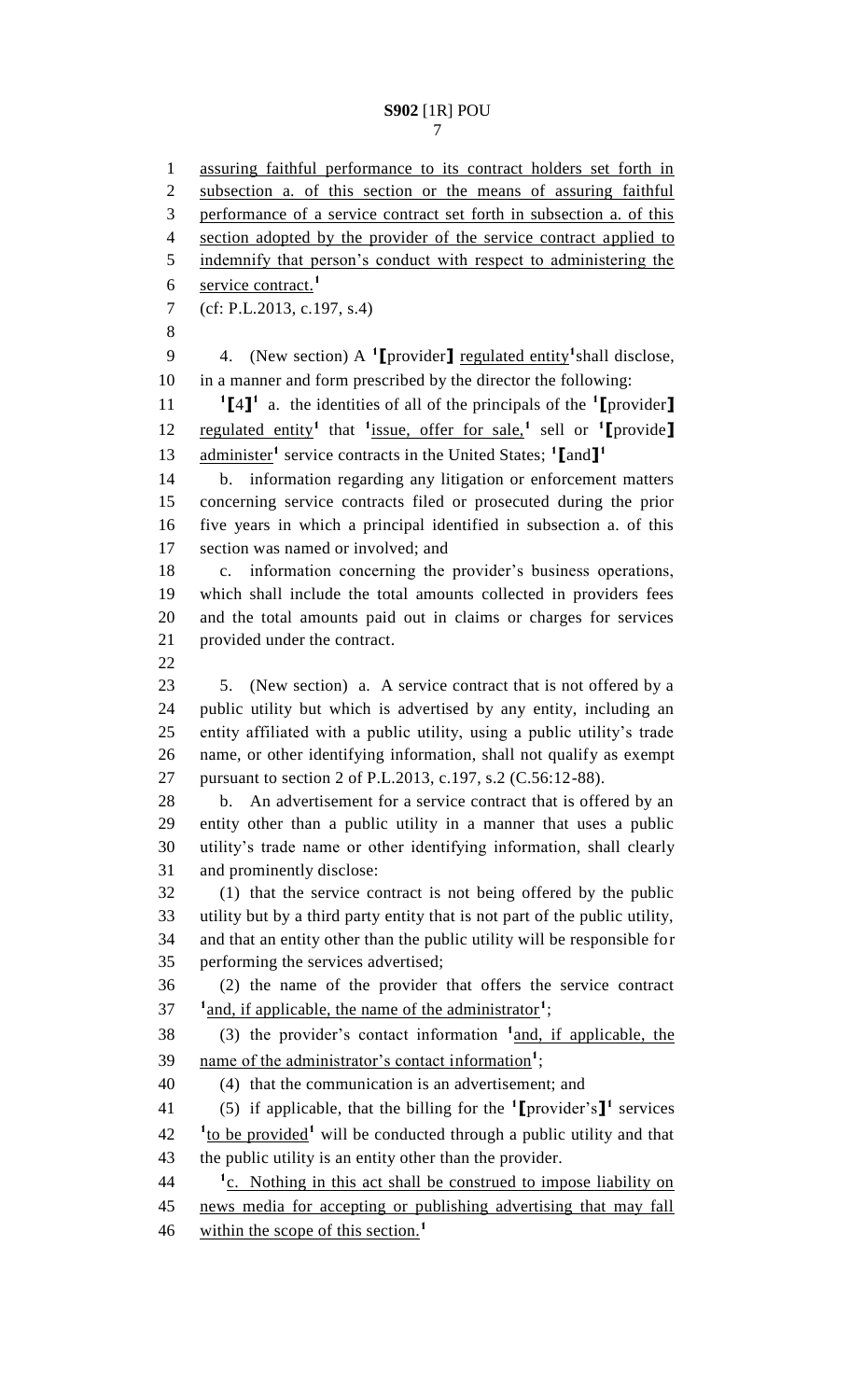1 6. (New section) a. No <sup>1</sup>[provider] <u>person</u><sup>1</sup> shall issue, <sup>1</sup>[sell, 2 or<sup> $\int$ 1</sup> offer to sell<sup>1</sup>, sell, or administer<sup>1</sup> a service contract in this State, unless the **<sup>1</sup> [**provider**]** person**<sup>1</sup>** has registered with the division. b. The registration application and renewal shall be on a form provided by the division and shall: (1) disclose the address, ownership, and nature of business of 8 the  $\text{1}$  **[**provider**]** <u>regulated entity</u><sup>1</sup>; (2) be renewed annually on July 1 or other date established by the director; and (3) be accompanied by a fee of \$300 per registration and annual renewal. c. A registration application or registration renewal shall not be considered filed until all required information and fees are received by the division. 16 d. Any <sup>1</sup>I provider <u>J regulated entity</u><sup>1</sup> that fails to register prior to the sale of a service contract shall pay a late filing fee of \$100 for each 30-day period, or portion thereof, that the registration is late.  $\rightarrow$  **A** <sup>1</sup>**[**provider**]** regulated entity<sup>1</sup> that fails to timely renew its registration shall pay a late fee of \$50 for each 30-day period, or portion thereof, that the annual renewal filing fee is late. The late fees authorized by this subsection shall be in addition to all other penalties authorized by law, including civil penalties for the sale of any service contract while unregistered. e. The director may refuse to issue or renew, and may revoke or suspend, any registration for failure to comply with, or violation 27 of, the provisions of P.L. c. (C. ) (pending before the Legislature as this bill) or any regulation promulgated pursuant thereto, or the provisions of P.L.1960, c.39 (C.56:8-1 et seq.). A refusal, revocation, or suspension shall not be made except upon reasonable notice to, and opportunity to be heard by the applicant registrant. 7. (New section) The division may publish any nonconfidential information regarding any **<sup>1</sup> [**provider**]** regulated entity<sup>1</sup> registered, or required to be registered, under section 6 of P.L. , c. (C. ) (pending before the Legislature as this bill) on a publicly accessible webpage operated by the division. 8. (New section) a. Any provider that sells or offers to sell

 any service to a consumer pursuant to a service contract the term of which is a specified period of 12 months or longer and that automatically renews for a specified period of more than one month, unless the consumer cancels the contract, shall provide the consumer with written or electronic notification of the automatic renewal provision. Notification shall be provided to the consumer not less than 30 days nor more than 60 days before the cancellation